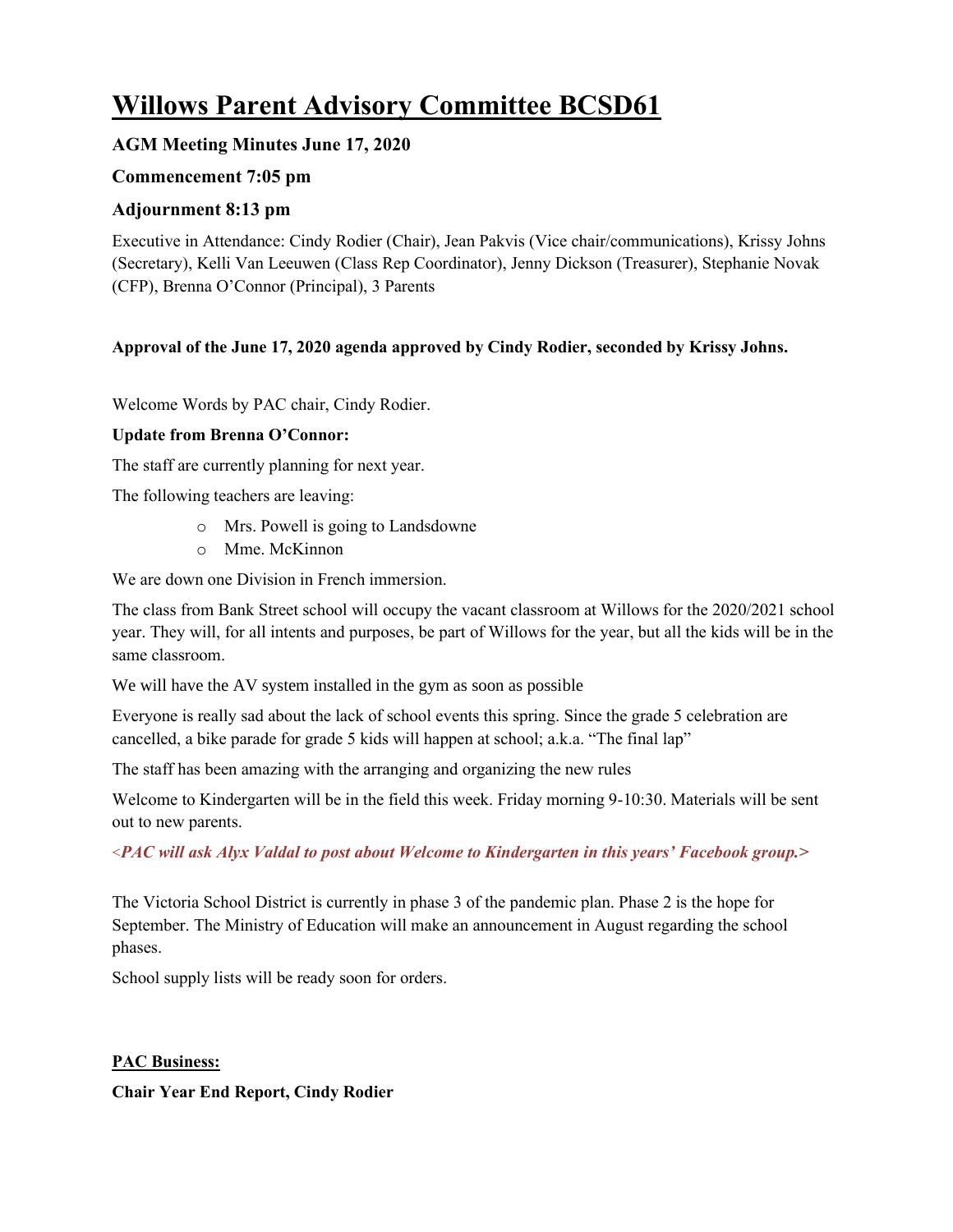Thanks to everyone involved with PAC. A special thanks to Stephanie Novak for your work as CPF Rep. we wish you well at Landsdowne

A Huge thank you to Brenna O'Connor for a wonderful new year leading the charge at Willows.

Movie night in December was a big hit. All the kids had lots of fun

February saw gifts for teachers – chocolate, Kleenex, whiteboard markers

In lieu of the teacher appreciation lunch, gift certificates for Pure Vanilla Bakery will be given to teachers and custodians.

*Jean Pakvis moved and it was seconded by Cindy Rodier to approve the 2020/2021 budget.* **Motion passed without opposition.**

*Due to the ongoing Covid-19 pandemic, the 2019/2020 PAC executive will remain in their positions for the start of the 2020/2021 school year, until a new PAC executive can be elected.*

#### **Other business:**

We should explore the possibility of more outdoor learning areas. This process can take a couple of years, so this should be a priority item.

*<Brenna will get in touch with lifecycles to get ideas for outdoor classrooms>*

PAC can look for sponsors once a vision for the space is drawn up.

The Buddy Bench and scooter rack have still not been received.

School supplies are still available for order for next school year, but they will be delivered to homes instead of school. There is no cut off date for ordering. The site will be available soon.

*<PAC will send ordering info to Brenna to pass along to parents>*

Sarah Millan (Emergency preparedness) will get a final list to update all the supplies in the storage.

*<Cindy will purchase supplies by August>*

#### **Treasurer report, Jenny Dickson:**

All school related expenses stopped in February.

The gaming grant up in the air. Due to casino closures for the pandemic, there has been no word if PACs will receive any funds.

Fun lunch money – send a survey to parents to ask what they would like done with their remaining unspent lunch money.

The options will be:

- o donate to PAC
- o ask for refund
- o donate to a local charity/school sponsored family lunch.